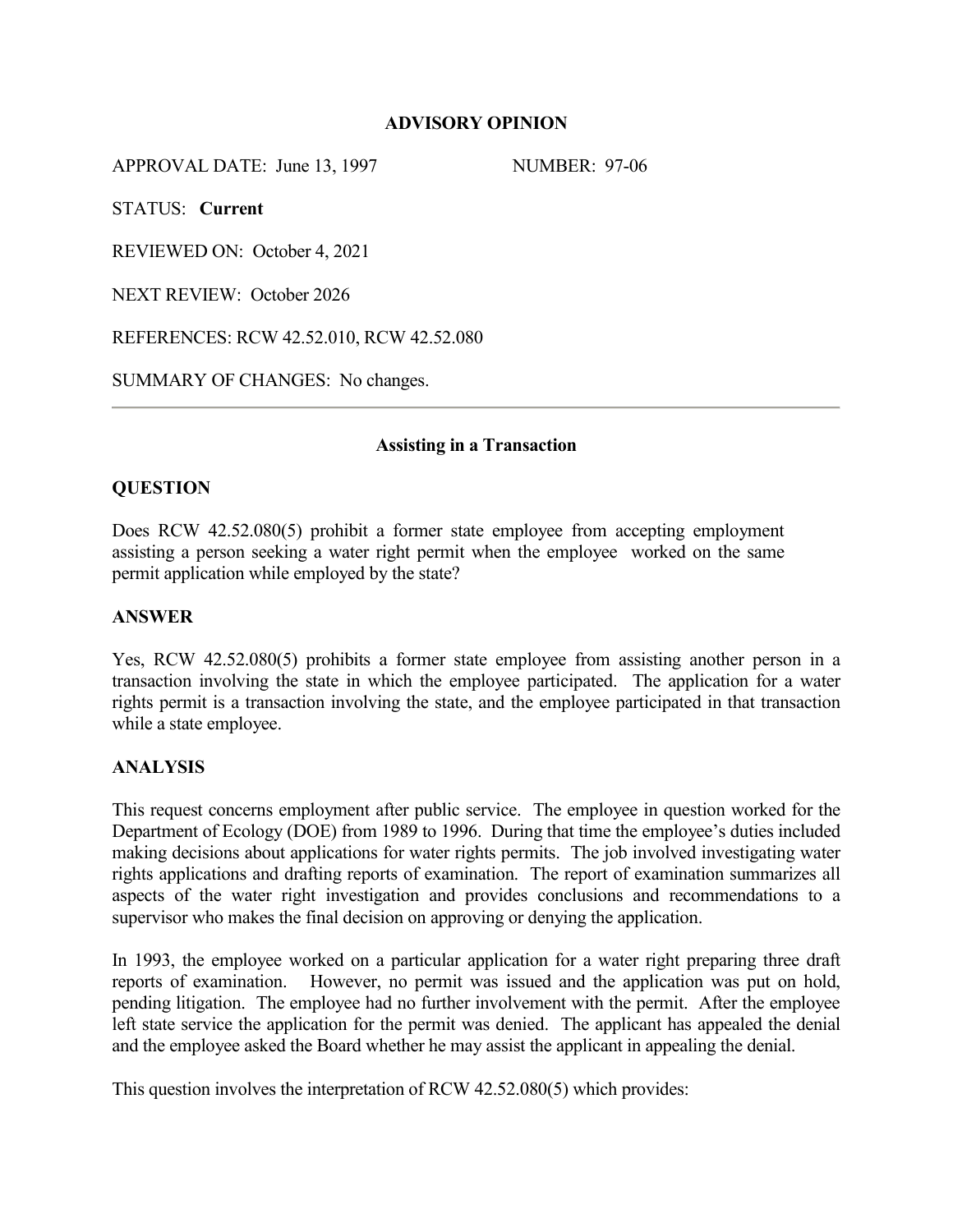No former state officer or state employee may at any time subsequent to his or her state employment assist another person, whether or not for compensation, in any transaction involving the state in which the former state officer or state employee at any time participated during state employment. This subsection shall not be construed to prohibit any employee or officer of a state employee organization from rendering assistance to state officers or state employees in the course of employee organization business.

(emphasis added.)

This question raises two separate issues. First, is the application for a water rights permit a "transaction involving the state"? Second, did the employee participate in that transaction?

Turning to the first issue, RCW 42.52.010(21) defines "transaction involving the state":

(a) "Transaction involving the state" means a proceeding, application, submission, request for a ruling or other determination, contract, claim, case, or other similar matter that the state officer, state employee, or former state officer or state employee in question believes, or has reason to believe:

- (i) Is, or will be, the subject of state action; or
- (ii) Is one to which the state is or will be a party; or
- (iii) Is one in which the state has a direct and substantial proprietary interest.

(b) "Transaction involving the state" does not include the following: Preparation, consideration, or enactment of legislation, including appropriation of moneys in a budget, or the performance of legislative duties by an officer or employee, or a claim, case, lawsuit, or similar matter if the officer or employee did not participate in the underlying transaction involving the state that is the basis for the claim, case, or lawsuit.

(emphasis added.)

It is clear that an application for a water rights permit is a transaction involving the state. It is an "application" that will be subject to "state action." RCW 42.52.010(17)(a) defines "state action" to include a "decision, determination, finding, ruling, or order." It is true that the employee was involved with the permit during only a part of the process and had left state service by the time the permit application was denied. Nevertheless, the Board concludes that the application for a permit is a single transaction that begins with the application and ends when the permit is finally granted or denied.

This is not to say that everything connected with the permit is a single transaction. After the permit